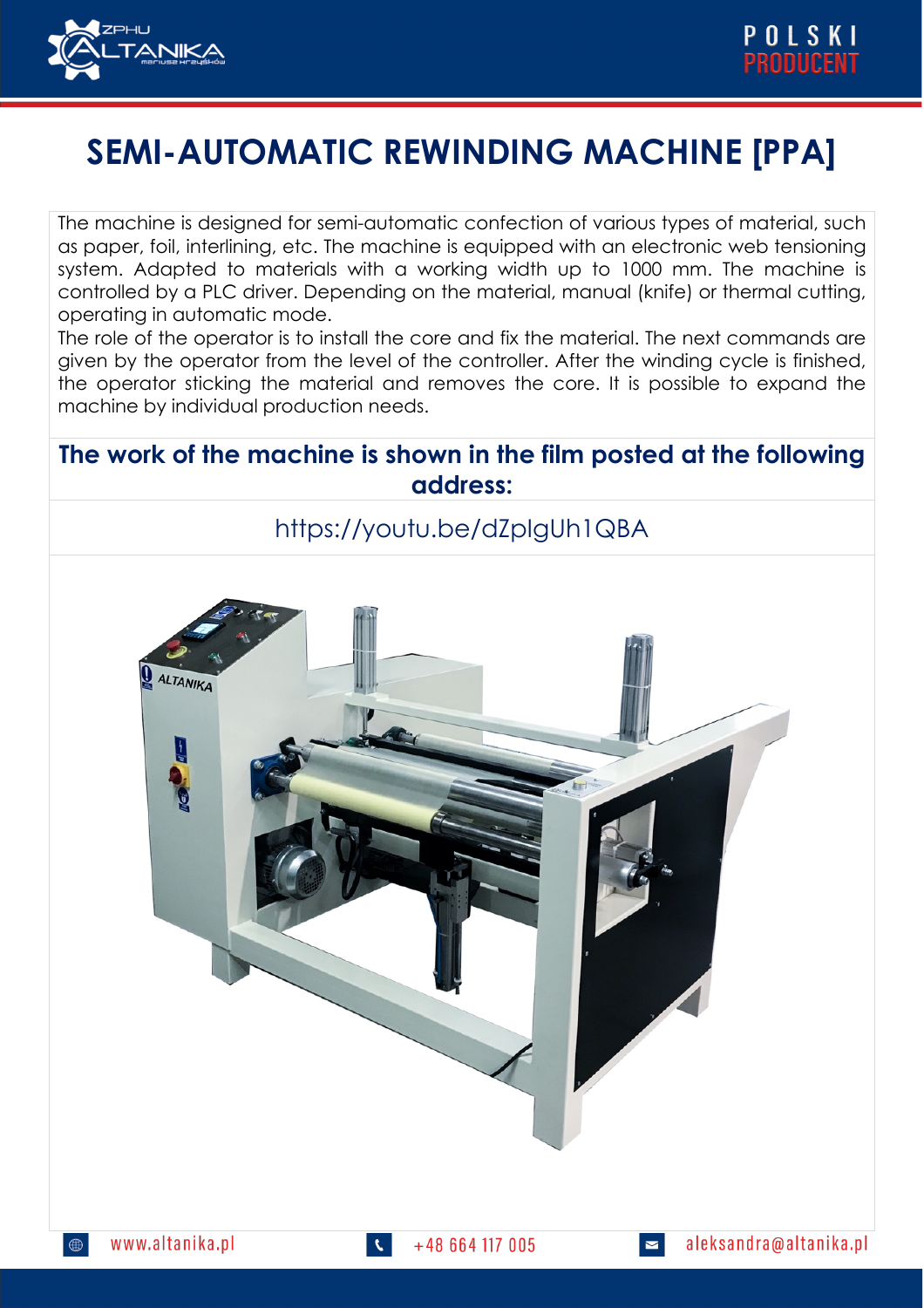





 $+48664117005$ 

aleksandra@altanika.pl